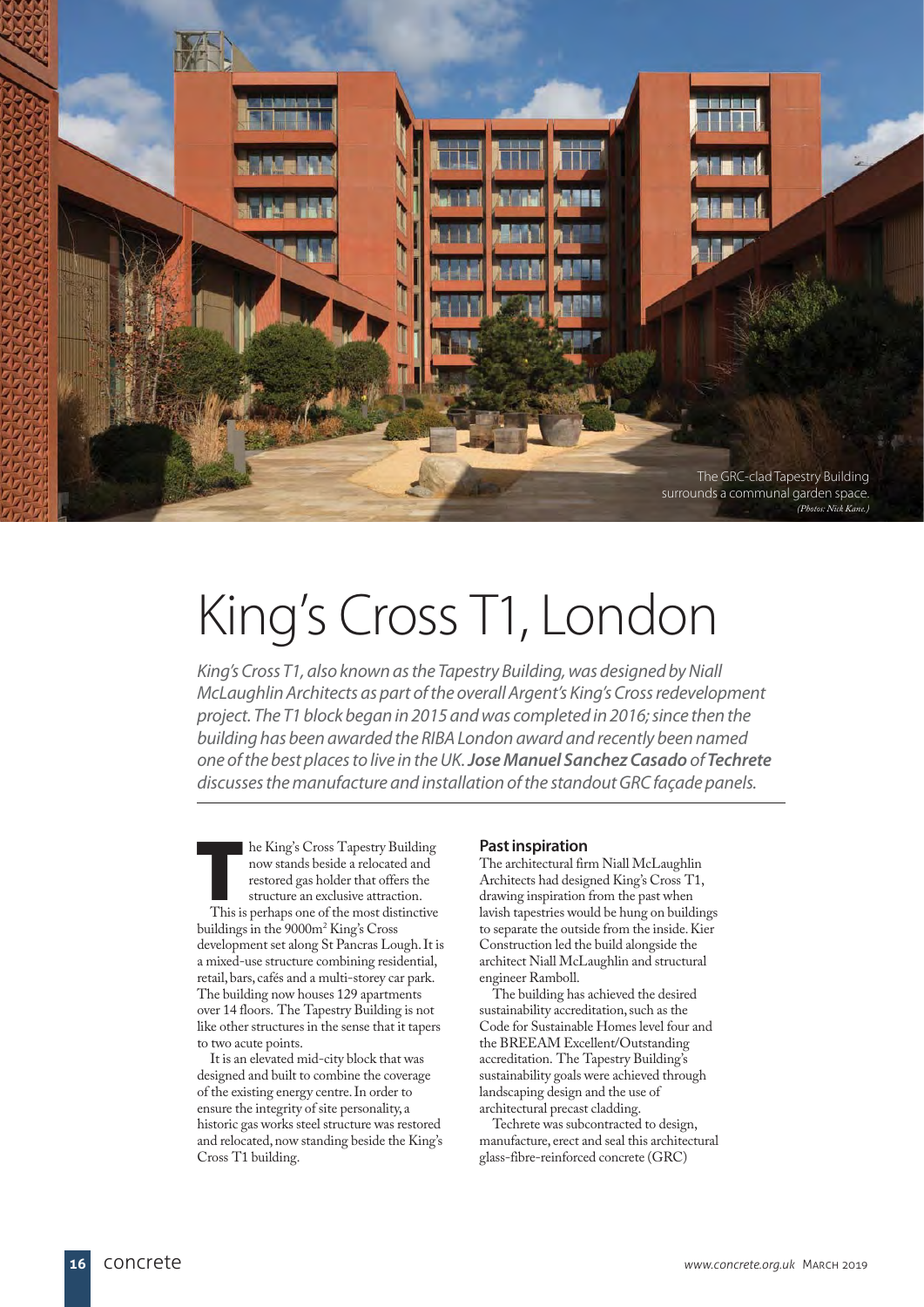# GLASS-FIBRE-REINFORCED CONCRETE



as a single unit off-site.



The richly ornamented GRC façade.

The architectural firm Niall McLaughlin Architects had designed King's Cross T1, drawing inspiration from the past when lavish tapestries would be hung on buildings **1**<br> **1**<br>
de<br>
pa<br>
to designed King's Cross T1, drawing inspiration fi<br>past when lavish tapestries would be hung on l<br>to separate the outside from the inside.

bespoke exterior. The building's exterior is striking and distinct: the GRC is a marvellous deep terracotta colour and the concrete was acid etched and detailed with patterns that reveal a diverse pattern in the finished façade of the building.

# **Construction**

All these GRC panels were manufactured in Techrete's factories and transported to site ready to be erected and sealed. During construction of the building, the on-site team had to determine the optimum and most efficient method of constructing the balconies. It was finally decided that they would be manufactured as a single unit offsite and erected on-site with the GRC panels preinstalled on a steel frame.

## **Properties of concrete**

The cladding on the façade of the building has been designed as a rainscreen system. The panels provide articulation between deep vertical piers and horizontal elements such as balconies. The façade meets the waterproof and thermal performances required. Each panel used in King's Cross T1 was

manufactured as per the GRCA standards of the Grade  $18\mathrm{P}$  specification. The high performance of the material allows for a large panel format with reduced thickness and a 'ribbing' system at the back.

### **Casting**

In order to obtain the richly ornamented façade, the concrete used in the casting of the façade panels was a lightweight GRC. The colour chosen to give the Tapestry Building its unique colour was a mix called G171 R12000 (Techrete's original mix) in an acid etched finish. An acid-etched finish involves exposing the finished panel to a washdown with a dilute acid-based solution, which gives the façade a textured finish.

The architect acknowledges that the design of King's Cross Tapestry Building takes its inspiration from the Guaranty Building in Buffalo, New York. When manufacturing the moulds for the GRC panels, sustainability and uniformity were paramount, therefore concrete moulds were chosen. These moulds allow for a significantly larger number of extractions versus timber moulds; this was both time efficient and sustainable as